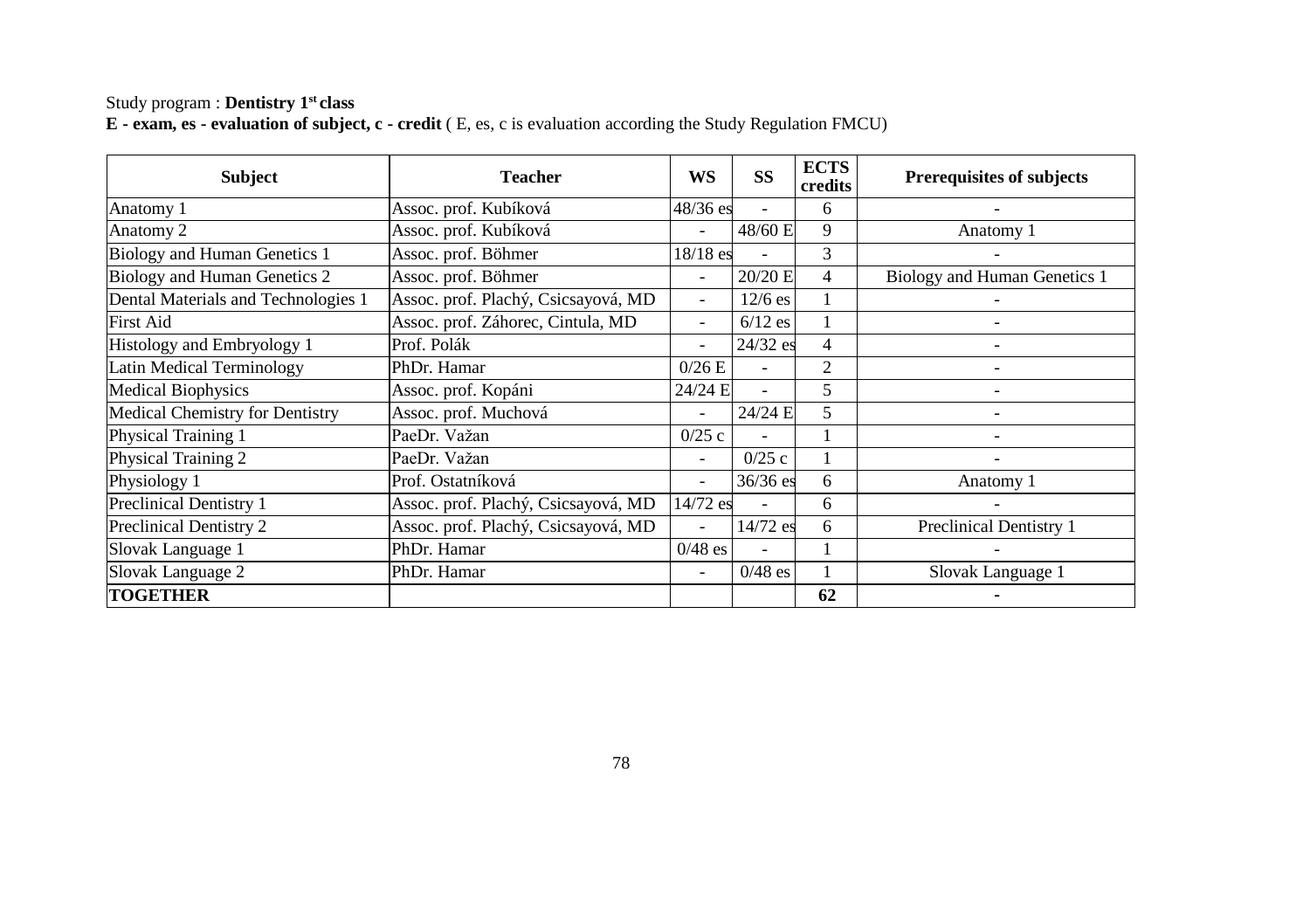#### Study program : **Dentistry 2nd class E - exam, es - evaluation of subject, c - credit** ( E, es, c is evaluation according the Study Regulation FMCU)

| <b>Subject</b>                                                                     | <b>Teacher</b>         |                          | <b>ECTS</b><br><b>SS</b><br><b>WS</b><br>credits |                | <b>Prerequisites of subjects</b>                                                |
|------------------------------------------------------------------------------------|------------------------|--------------------------|--------------------------------------------------|----------------|---------------------------------------------------------------------------------|
| Dental Materials and Technologies 2                                                | Csicsayová, MD         | $12/6$ es                | ä,                                               |                | Dental Materials and Technologies 1                                             |
| Histology and Embryology 2                                                         | Prof. Polák            | 24/32 E                  | L.                                               | 5              | Histology and Embryology 1                                                      |
| Immunology                                                                         | Assoc. prof. Bucová    | ÷.                       | 24/18 E                                          | 4              | Biology and Human Genetics 2                                                    |
| Medical Biochemistry for Dentistry 1                                               | Assoc. prof. Rendeková | $24/24$ es               |                                                  | 3              | Medical Chemistry for Dentistry                                                 |
| Medical Biochemistry for Dentistry 2                                               | Assoc. prof. Rendeková | $\overline{\phantom{0}}$ | 24/36 E                                          | 5              | Medical Chemistry for Dentistry, Medical<br><b>Biochemistry for Dentistry 1</b> |
| <b>Medical Ethics</b>                                                              | Trizuljaková, MD, PhD. | $\overline{\phantom{a}}$ | $12/18$ es                                       | $\overline{c}$ |                                                                                 |
| Medical Microbiology 1                                                             | Assoc. prof. Liptáková | $20/20$ es               |                                                  | 3              | Anatomy 2, Histology and Embryology 1                                           |
| Medical Microbiology 2                                                             | Assoc. prof. Liptáková | ÷.                       | 20/24 E                                          | 4              | Medical Microbiology 1                                                          |
| Pathological Anatomy 1                                                             | Prof. Babál            | $\overline{\phantom{a}}$ | $36/36$ es                                       | 5              | Anatomy 2, Histology and Embryology 2                                           |
| Pathological Physiology 1                                                          | Prof. Šimko            | ٠                        | 24/24 es                                         | 3              | Physiology 2                                                                    |
| Physical Training 3                                                                | PaeDr. Važan           | 0/25c                    | 1                                                |                |                                                                                 |
| Physical Training 4                                                                | PaeDr. Važan           | ÷                        | 0/25c                                            | 1              |                                                                                 |
| Physiology 2                                                                       | Prof. Ostatníková      | 36/36 E                  |                                                  | 7              | Anatomy 2, Physiology 1                                                         |
| Preclinical Dentistry 3                                                            | Csicsayová, MD         | 14/72 es                 |                                                  | 5              | Preclinical Dentistry 2                                                         |
| Preclinical Dentistry 4                                                            | Csicsayová, MD         | ÷.                       | 14/72 E                                          | 6              | Preclinical Dentistry 3                                                         |
| Slovak Language 3<br>English Language (for slovak students<br>studying in English) | PhD. Hamar             | $0/48$ es<br>$0/36$ es   | ٠                                                | $\overline{2}$ | Slovak Language 2                                                               |
| Slovak Language 4                                                                  | PhD. Hamar             | ٠                        | 0/48 E                                           | 3              | Slovak Language 3                                                               |
| Topographical Anatomy of the Head                                                  | Assoc. prof. Kubíková  | 14/14 E                  | L.                                               | 3              | Anatomy 2                                                                       |
| <b>TOGETHER</b>                                                                    |                        |                          |                                                  | 63(60)         |                                                                                 |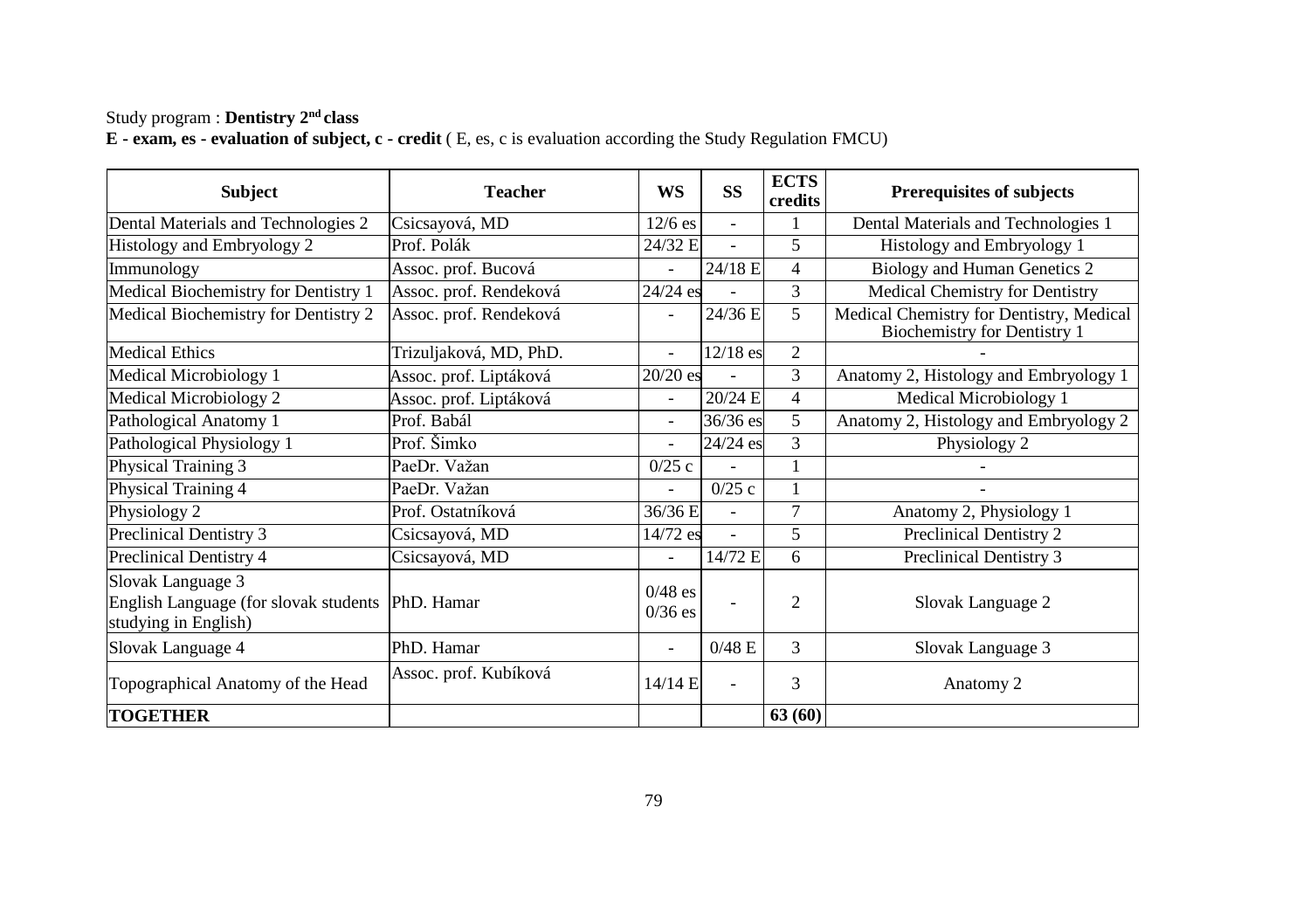### Study program : **Dentistry 3rd class**

**E - exam, es - evaluation of subject, c - credit** ( E, es, c is evaluation according the Study Regulation FMCU)

| <b>Subject</b>                                             | <b>Teacher</b>                                    | <b>WS</b>                | <b>SS</b>      | <b>ECTS</b><br>credits | <b>Prerequisites of subjects</b>                              |  |  |  |
|------------------------------------------------------------|---------------------------------------------------|--------------------------|----------------|------------------------|---------------------------------------------------------------|--|--|--|
| Dental Materials and Technologies 3                        | Csicsayová, MD                                    | 12/6E                    |                | 3                      | Dental Materials and Technologies 2                           |  |  |  |
| <b>Dental Prosthetics 1</b>                                | Prof. Stanko                                      | $\overline{a}$           | $12/24$ es     | $\overline{2}$         | Preclinical Dentistry 4                                       |  |  |  |
| Dental Instruments and Equipment                           | Novák. MD                                         |                          | 10/10 E        | $\overline{c}$         | Dental Materials and Technologies 3                           |  |  |  |
| Dental Radiology                                           | Prof. Bilický, Assoc. prof. Lehotská              | $\overline{a}$           | 14/14 E        | $\overline{2}$         |                                                               |  |  |  |
| <b>General Radiology</b>                                   | Prof. Bilický, Assoc. prof. Lehotská              | $12/0$ es                |                | $\mathbf{1}$           |                                                               |  |  |  |
| <b>Internal Propedeutics 1</b>                             | Prof. Pont'uch                                    | 24/30<br>es              | $\overline{a}$ | $\overline{4}$         | Physiology 2                                                  |  |  |  |
| <b>Internal Propedeutics 2</b>                             | Prof. Pont'uch                                    | $\overline{a}$           | 12/25 E        | 5                      | <b>Internal Propedeutics 1</b>                                |  |  |  |
| Latin Clinical Terminology for<br>Dentistry                | PhDr. Hamar                                       | ÷,                       | $0/25$ E       | $\mathbf{1}$           |                                                               |  |  |  |
| Medical Psychology and<br>Communication                    | Assoc. prof. Morovicsová,<br>Trebatická, MD, PhD. | 12/10<br>E               |                | $\overline{2}$         | Physiology 2                                                  |  |  |  |
| Oral Surgery 1                                             | Assoc. prof. Hirjak                               | L,                       | $12/24$ es     | $\overline{c}$         | Preclinical Dentistry 4, Topographical<br>Anatomy of the Head |  |  |  |
| Pathological Anatomy 2                                     | Prof. Babál                                       | 32/32<br>E               | $\overline{a}$ | 6                      | Pathological Anatomy 1                                        |  |  |  |
| Pathological Physiology 2                                  | Prof. Šimko                                       | 24/26<br>E               |                | 5                      | Medical Biochemistry for Dentistry 2                          |  |  |  |
| Pharmacology 1                                             | Prof. Wawruch                                     | 24/18<br>es              |                | 3                      | Pathological Physiology 1                                     |  |  |  |
| Pharmacology 2                                             | Prof. Wawruch                                     | L,                       | 24/18 E        | $\overline{4}$         | Pathological Physiology 2, Medical<br>Microbiology 2          |  |  |  |
| Physical Training 5                                        | PaeDr. Važan                                      | 0/25c                    |                | $\mathbf{1}$           |                                                               |  |  |  |
| Physical Training 6                                        | PaeDr. Važan<br>80                                | $\overline{\phantom{a}}$ | 0/25c          | $\mathbf{1}$           |                                                               |  |  |  |
| Preventive Dentistry 1                                     | Novák, MD                                         | $\overline{\phantom{a}}$ | 24/36 es       | $\overline{3}$         | Preclinical Dentistry 4                                       |  |  |  |
| <b>Restorative Dentistry 1</b>                             | Novák, MD                                         | $\overline{\phantom{a}}$ | 12/24 es       | $\overline{c}$         | Preclinical Dentistry 4                                       |  |  |  |
| Subject                                                    | <b>Teacher</b>                                    | W<br>${\bf S}$           | <b>SS</b>      | <b>ECTS</b><br>credits | <b>Prerequisites of subjects</b>                              |  |  |  |
| <b>Surgical Propedeutics 1</b>                             | Assoc. prof. Prochotský                           | 12/16<br>es              | ÷,             | $\overline{c}$         | $\overline{\phantom{a}}$                                      |  |  |  |
| <b>Surgical Propedeutics 2</b>                             | Assoc. prof. Prochotský                           | $\overline{a}$           | 24/24 es       | 3                      | <b>Surgical Propedeutics 1</b>                                |  |  |  |
| <b>Compulsory Optional Subject</b>                         |                                                   | 25/0 E                   |                | $\overline{c}$         |                                                               |  |  |  |
| Practice                                                   |                                                   |                          |                |                        |                                                               |  |  |  |
| Practice in an Out-Patient Dental<br>Clinic and Laboratory |                                                   | $\overline{a}$           | 0/80c          | $\overline{4}$         |                                                               |  |  |  |
| <b>TOGETHER</b>                                            |                                                   |                          |                | 60                     |                                                               |  |  |  |

Each student of the 3<sup>rd</sup> class must choose one Compulsory Optional Subject, register it in his/her Study Record and take an examination from that subject. Further information about Compulsory optional subjects is on page 90.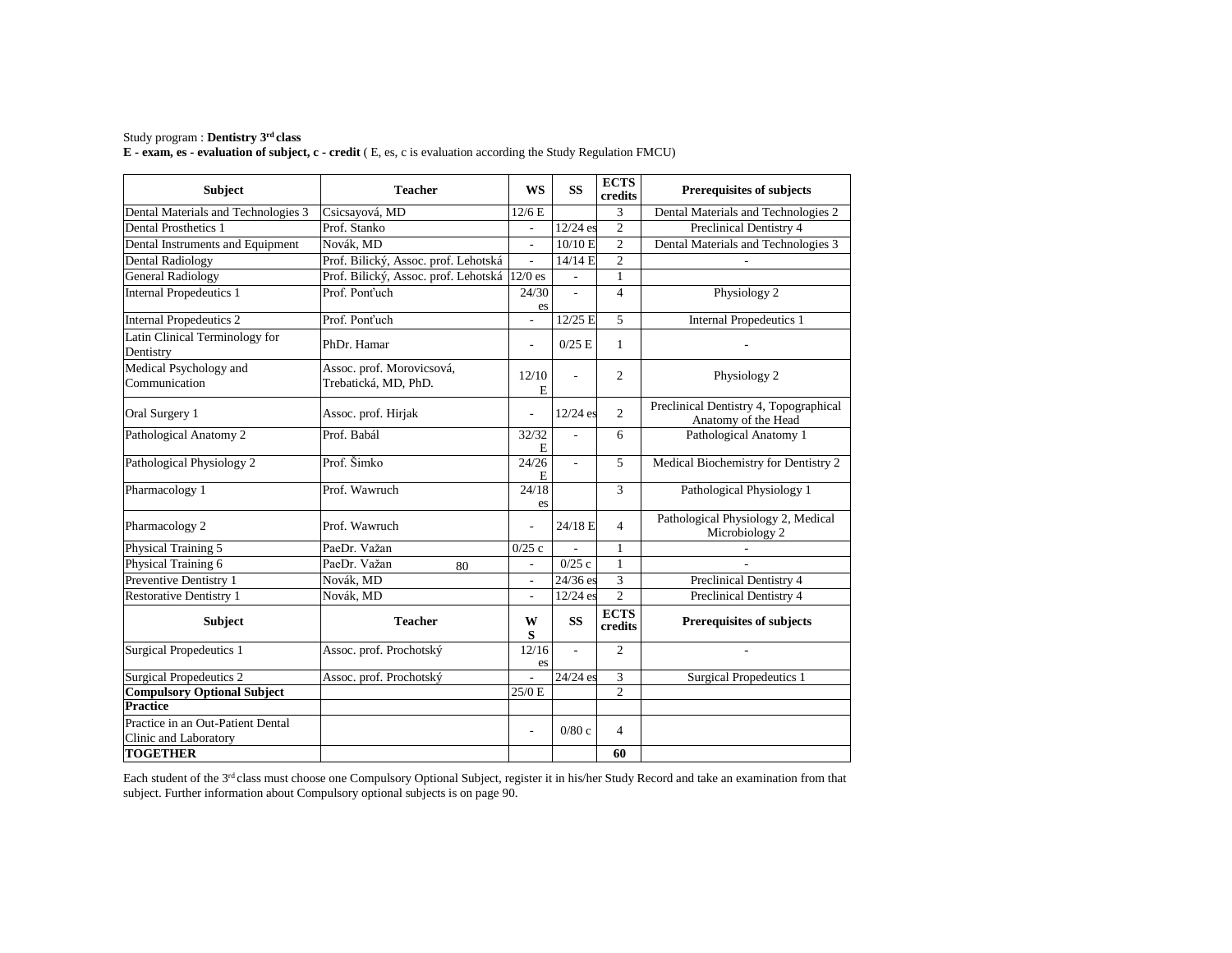# Study program : **Dentistry 4th class**

**E - exam, es - evaluation of subject, c - credit** ( E, es, c is evaluation according the Study Regulation FMCU)

| Subject                                    | Teacher                               | <b>WS</b>                                         | SS         | <b>ECTS</b><br>credits | Prerequisites of subjects                            |  |
|--------------------------------------------|---------------------------------------|---------------------------------------------------|------------|------------------------|------------------------------------------------------|--|
| Dental Prosthetics 2                       | Prof. Stanko                          | $14/54$ es                                        |            | 4                      | <b>Dental Prosthetics 1</b>                          |  |
| Dental Prosthetics 3                       | Prof. Stanko                          | L,                                                | $10/54$ es | 4                      | Dental Prosthetics 2                                 |  |
| <b>Endodontics 1</b>                       | Matajs, MD                            | 3<br>$12/60$ es<br><b>Restorative Dentistry 1</b> |            |                        |                                                      |  |
| <b>Endodontics 2</b>                       | Matajs, MD                            | L,                                                | 12/72 E    | 6                      | Endodontics 1                                        |  |
| Internal Medicine 1                        | Prof. Pont'uch                        | $12/15$ es                                        |            | $\overline{c}$         | Internal Propedeutics 2, Pathological<br>Anatomy 2   |  |
| Internal Medicine 2                        | Prof. Ponťuch, Assoc. prof. Stankovič | $\overline{a}$                                    | $12/15$ es | $\overline{c}$         | Internal Medicine 1                                  |  |
| Neurology                                  | Prof. Turčáni                         | $17/25$ E                                         |            | 4                      | Pathological Anatomy 2, Pathological<br>Physiology 2 |  |
| Ophthalmology                              | Prof. Furdová                         | L.                                                | 12/12 E    | $\overline{c}$         |                                                      |  |
| Oral Surgery 2                             | Assoc.prof. Hirjak                    | $12/60$ es                                        |            | 3                      | Oral Surgery 1, Dental Radiology                     |  |
| Oral Surgery 3                             | Prof. Stanko                          | ٠                                                 | $12/66$ E  | 5.                     | Oral Surgery 2                                       |  |
| Orthodontics 1                             | Lysý, MD, PhD.                        | L,                                                | $4/18$ es  | $\overline{c}$         |                                                      |  |
| Otorhinolaryngology                        | Prof. Profant, Assoc. prof. Kabátová  | 18/25 E                                           |            | $\overline{c}$         |                                                      |  |
| Psychiatry                                 | Prof. Pečeňák, Trebatická, MD, PhD.   | 12/12 E                                           | L,         | $\overline{c}$         | Medical Psychology and Communication                 |  |
| Surgery 1                                  | Assoc. prof. Prochotský               | 22/35 E                                           | ä,         | 4                      | <b>Surgical Propedeutics 2</b>                       |  |
| Surgery 2                                  | Assoc. prof. Prochotský               | ٠                                                 | 18/35 es   | 3                      | Surgery 1                                            |  |
| Diploma Work 1                             |                                       | $0/50$ es                                         |            | $\overline{2}$         |                                                      |  |
| Diploma Work 2                             |                                       | $\overline{a}$                                    | $0/50$ es  | $\overline{c}$         | Diploma Work 1                                       |  |
| <b>Practice</b>                            |                                       |                                                   |            |                        |                                                      |  |
| Practice in Out-Patient Dental<br>Clinic 1 |                                       | $\overline{a}$                                    | 0/80c      | 4                      |                                                      |  |
| Surgery                                    |                                       | ÷                                                 | 0/40c      | $\overline{c}$         |                                                      |  |
| <b>Internal Medicine</b>                   | $\overline{c}$<br>0/40c<br>٠          |                                                   |            |                        |                                                      |  |
| <b>TOGETHER</b>                            | 81                                    |                                                   |            | 60                     |                                                      |  |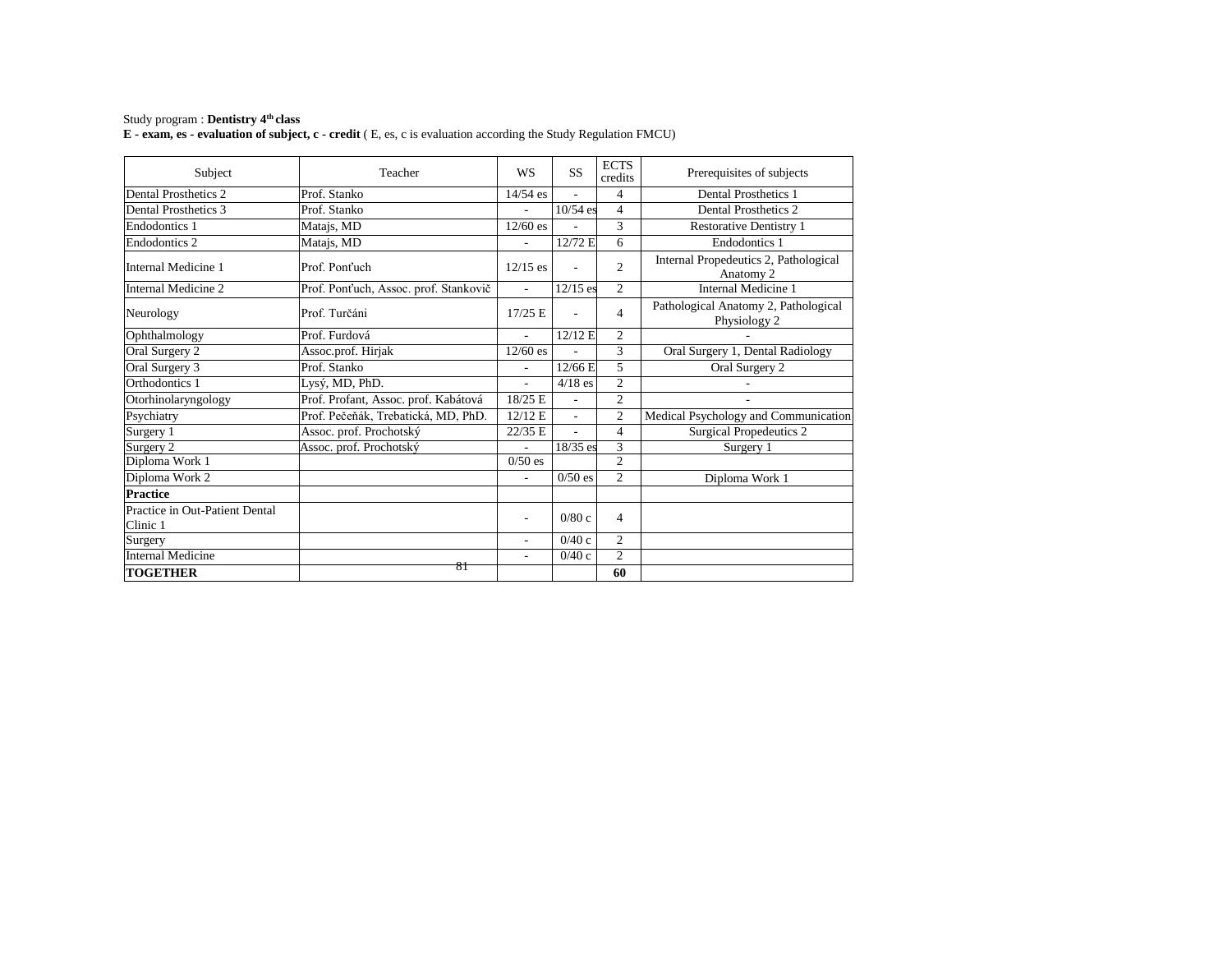# Study program : **Dentistry 5th class**

**E - exam, es - evaluation of subject, c - credit** ( E, es, c is evaluation according the Study Regulation FMCU)

| <b>Subject</b>                          | <b>Teacher</b>                | <b>WS</b>  | <b>SS</b>                | <b>ECTS</b><br>credits  | <b>Prerequisites of subjects</b> |  |  |
|-----------------------------------------|-------------------------------|------------|--------------------------|-------------------------|----------------------------------|--|--|
| Dental Prosthetics 4                    | Prof. Stanko                  | $6/42$ es  |                          | $\overline{c}$          | Dental Prosthetics 3             |  |  |
| Dental Prosthetics 5                    | Prof. Stanko                  | ÷.         | $12/24$ E                | $\overline{2}$          | Dental Prosthetics 4             |  |  |
| Dermatovenerology                       | Prof. Šimaljaková             | 18/20 E    | ÷                        | $\overline{2}$          |                                  |  |  |
| Epidemiology                            | Assoc. prof. Bražinová        | 12/12 E    | $\overline{a}$           | $\mathbf{1}$            | $\overline{\phantom{a}}$         |  |  |
| Forensic Medicine                       | Assoc. prof. Šidlo            | 12/12 E    | $\overline{\phantom{a}}$ | 1                       | $\overline{\phantom{a}}$         |  |  |
| Gynaecology and Obstetrics              | Prof. Borovský                | 18/20 E    | $\overline{\phantom{a}}$ | $\overline{c}$          | $\overline{a}$                   |  |  |
| Hygiene                                 | Assoc. prof. Jurkovičová      | 10/15 E    | $\overline{a}$           | 1                       |                                  |  |  |
| <b>Internal Medicine 3</b>              | Prof. Pont'uch                | $24/30$ es | L.                       | $\overline{3}$          | Internal Medicine 2              |  |  |
| <b>Internal Medicine 4</b>              | Prof. Pont'uch                |            | $0/72$ es                | $\overline{4}$          | Internal Medicine 3              |  |  |
| Practice                                |                               |            | 60h                      |                         |                                  |  |  |
| <b>Seminars</b>                         |                               |            | 12h                      |                         |                                  |  |  |
| <b>Internal Medicine</b>                |                               |            | <b>SE</b>                | $\overline{2}$          |                                  |  |  |
| Maxillofacial Surgery 1                 | Prof. Stanko                  | $12/48$ es |                          | $\overline{3}$          | Oral Surgery 2                   |  |  |
| Maxillofacial Surgery 2                 | Prof. Stanko                  |            | 14/48 es                 | 3                       | Maxillofacial Surgery 1          |  |  |
| Orthodontics 2                          | Lysý, MD, PhD.                | $7/12$ es  |                          | $\mathbf{1}$            | Orthodontics 1                   |  |  |
| Orthodontics 3                          | Lysý, MD, PhD.                |            | 4/12 E                   | $\overline{2}$          | Orthodontics 2                   |  |  |
| Paediatrics                             | Prof. Podracká                | 18/20 E    |                          | $\overline{2}$          | Internal Medicine 2              |  |  |
| Periodontology 1                        | Edelstein, MD<br>$14/12$ es   |            | $\overline{a}$           | 1                       |                                  |  |  |
| Oral Medicine                           | Edelstein, MD                 |            | 14/12 E                  | $\overline{2}$          | Periodontology 1                 |  |  |
| <b>Restorative Dentistry 2</b>          | Novák, MD                     | $0/42$ es  |                          | $\overline{\mathbf{3}}$ | <b>Endodontics 2</b>             |  |  |
| <b>Restorative Dentistry 3</b>          | Novák, MD                     |            | $0/24$ es                | $\mathbf{1}$            | <b>Restorative Dentistry 2</b>   |  |  |
| Social Medicine                         | Assoc. prof. Kostičová        | 12/12 E    |                          | $\mathbf{1}$            |                                  |  |  |
| Surgery 3                               | Assoc. prof. Prochotský       | $24/30$ es | $\overline{a}$           | $\overline{\mathbf{3}}$ | Surgery 2                        |  |  |
| Surgery 4                               | Assoc. prof. Prochotský<br>82 |            | $0/60$ es                | $\overline{4}$          | Surgery 3                        |  |  |
| Practice                                |                               |            | 50                       |                         |                                  |  |  |
| <b>Seminars</b>                         |                               |            | 10                       |                         |                                  |  |  |
| <b>Surgery</b>                          |                               |            | <b>SE</b>                | $\overline{2}$          |                                  |  |  |
| Diploma Work 3                          | $0/50$ es                     |            | $\overline{2}$           | Diploma Work 2          |                                  |  |  |
| Diploma Work 4                          |                               |            | $0/100$ es               | $\overline{4}$          | Diploma Work 3                   |  |  |
| <b>Practice</b>                         |                               |            |                          |                         |                                  |  |  |
| Practice in Out-Patient Dental Clinic 2 | 0/160c<br>6<br>ä,             |            |                          |                         |                                  |  |  |
| <b>TOGETHER</b>                         |                               |            |                          | 60                      |                                  |  |  |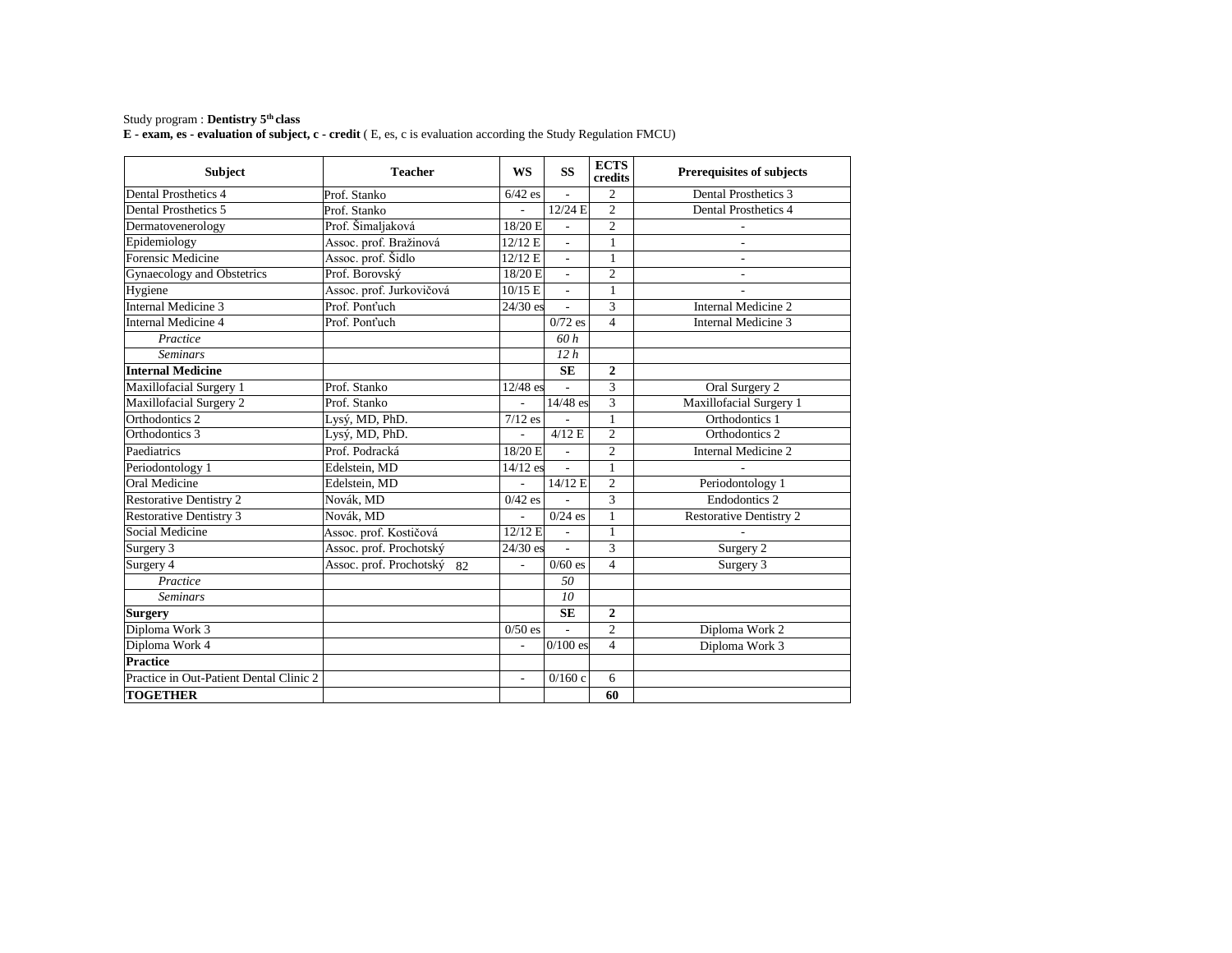# Study program : **Dentistry 6th class**

**E - exam, es - evaluation of subject, c - credit** ( E, es, c is evaluation according the Study Regulation FMCU)

| <b>Subject</b>                         | <b>Teacher</b>      | <b>WS</b>                | <b>SS</b>                | <b>ECTS</b><br>credits   | <b>Prerequisites of subjects</b> |  |  |
|----------------------------------------|---------------------|--------------------------|--------------------------|--------------------------|----------------------------------|--|--|
| Dental Implantology                    | Assoc. prof. Hirjak | $10/10$ es               |                          | 1                        | Maxillofacial Surgery 2          |  |  |
| Gerontostomatology                     | Assoc. prof. Plachý | 12/13 E                  |                          | $\mathbf{1}$             | Dental Prosthetics 5             |  |  |
| Dental Practice Management             | Novák, MD           | 18/7 E                   |                          | 1                        |                                  |  |  |
| Maxillofacial Surgery 3                | Prof. Stanko        | 14/86 es                 |                          | $\overline{\mathcal{L}}$ | Maxillofacial Surgery 2          |  |  |
| Oral and Maxillofacial Surgery 1 incl. | Prof. Stanko        | Maxillofacial Surgery 3  |                          |                          |                                  |  |  |
| Lectures                               |                     |                          | 12h                      |                          |                                  |  |  |
| Practice                               |                     |                          | 122h                     |                          |                                  |  |  |
| <b>Seminars</b>                        |                     |                          | 10h                      |                          |                                  |  |  |
| <b>Oral and Maxillofacial Surgery</b>  |                     |                          | <b>SE</b>                | $\overline{2}$           |                                  |  |  |
| Orthodontics 4                         | Lysý, MD            | $7/18$ es                |                          | $\mathbf{1}$             | Orthodontics 3                   |  |  |
| Orthodontics 5                         | Lysý, MD            |                          | $4/30$ es                | $\overline{c}$           | Orthodontics 4                   |  |  |
| Orthopaedic Dentistry 1                | Prof. Stanko        | 18/72 es                 |                          | 4                        | Dental Prosthetics 5             |  |  |
| Orthopaedic Dentistry 2 incl.          | Prof. Stanko        |                          | $116h$ es                | 9                        | Orthopaedic Dentistry 1          |  |  |
| <b>Lectures</b>                        |                     |                          | 8h                       |                          |                                  |  |  |
| Prectice                               |                     |                          | 98h                      |                          |                                  |  |  |
| <b>Seminars</b>                        |                     |                          | 10h                      |                          |                                  |  |  |
| <b>Orthopaedic Dentistry</b>           |                     |                          | <b>SE</b>                | 2                        |                                  |  |  |
| Paediatric Dentistry                   | Nováková, MD        | 12/30 E                  |                          | 2                        | <b>Restorative Dentistry 3</b>   |  |  |
| Periodontology 2                       | Edelstein, MD       | $0/18$ es                | $\overline{\phantom{0}}$ | $\mathbf{1}$             | <b>Oral Medicine</b>             |  |  |
| Periodontology 3                       | Edelstein, MD       |                          | $0/30$ es                | $\sqrt{2}$               | Periodontology 2                 |  |  |
| Preventive Dentistry 2                 | Novák, MD           | 14/30 E                  |                          | $\overline{2}$           |                                  |  |  |
| Therapeutic Dentistry 1                | Novák, MD           | $10/30$ es               |                          | $\overline{c}$           | <b>Restorative Dentistry 3</b>   |  |  |
| Therapeutic Dentistry 2 incl.          | Novák, MD           |                          | $126h$ es                | 8                        | Terapeutic Dentistry 1           |  |  |
| <b>Lectures</b>                        | 83                  |                          | 12h                      |                          |                                  |  |  |
| Practice                               |                     |                          | 104h                     |                          |                                  |  |  |
| <b>Seminars</b>                        |                     |                          | 10h                      |                          |                                  |  |  |
| <b>Therapeutic Dentistry</b>           |                     |                          | <b>SE</b>                | $\mathbf{2}$             |                                  |  |  |
| Diploma Work 5                         |                     | $\overline{\phantom{a}}$ | 0/100<br>es              | $\overline{c}$           | Diploma Work 4                   |  |  |
| <b>Defence of the Thesis</b>           |                     |                          | <b>SE</b>                | $\overline{2}$           |                                  |  |  |
| <b>TOGETHER</b>                        |                     |                          |                          | 60                       |                                  |  |  |